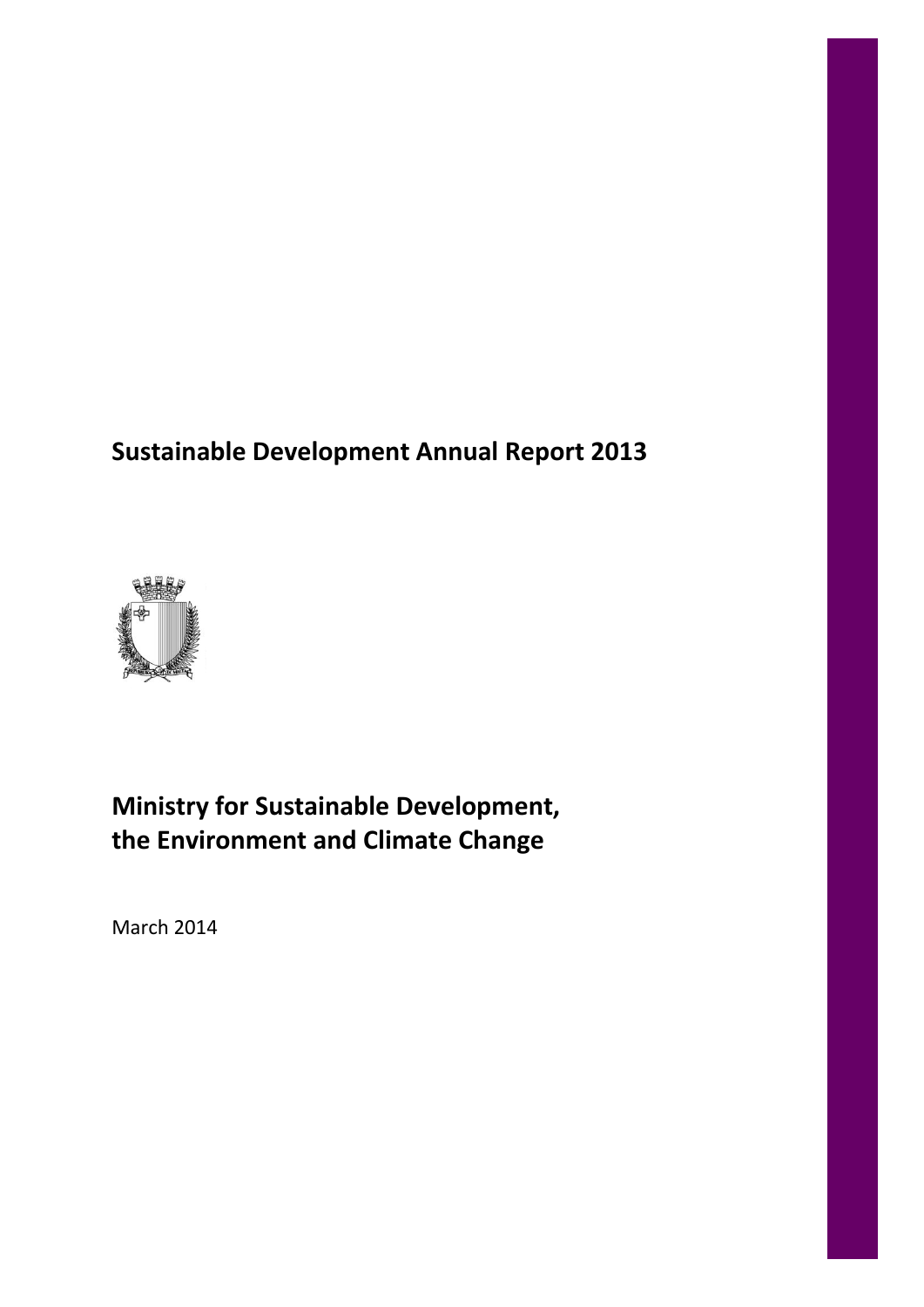

# **Contents**

- Background
- Setting up the Structures
- Initiatives
- Conclusions and Recommendations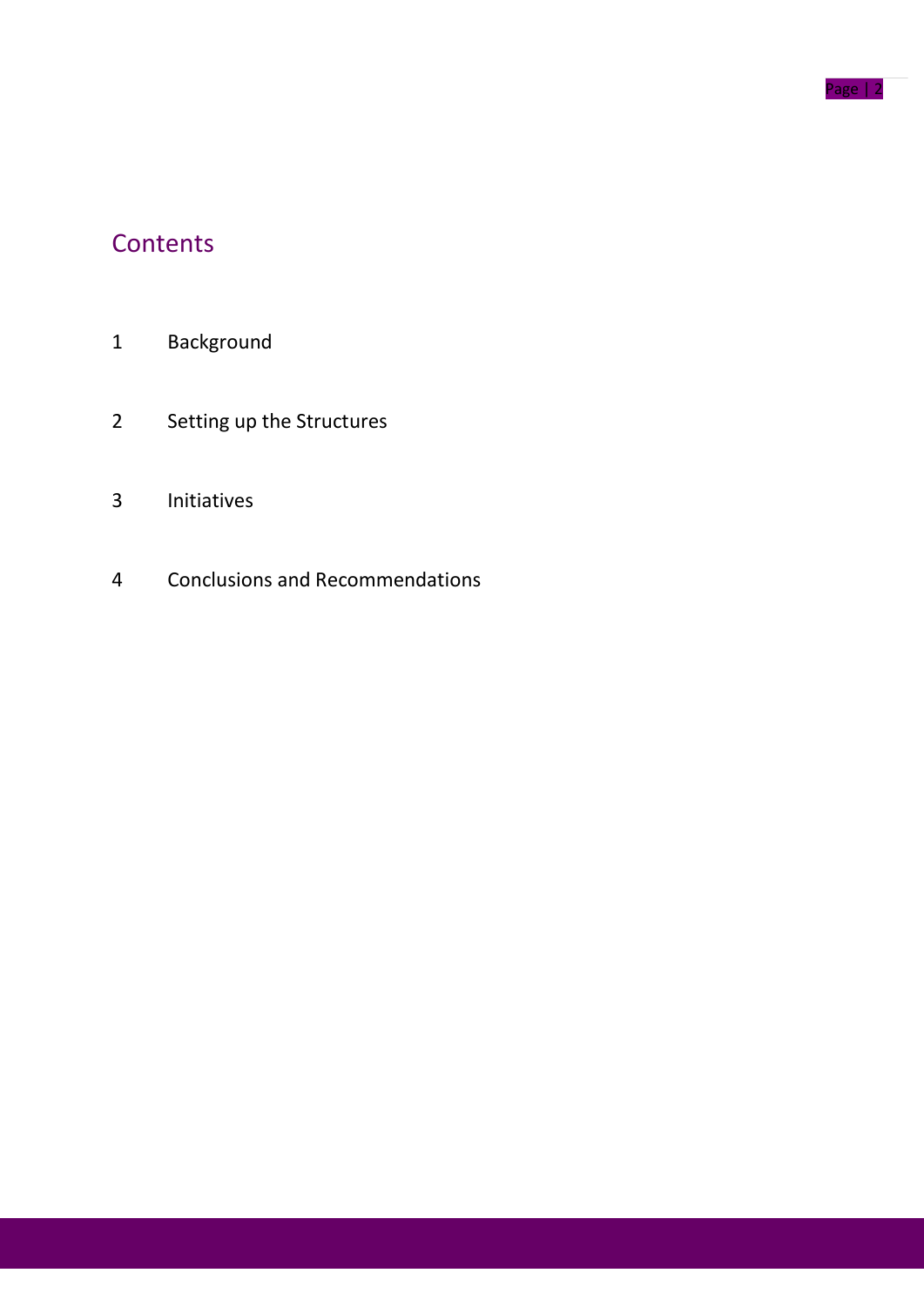## **1.0 Background**

Inspired by the run up to the United Nations Conference on Sustainable Development (Rio+20) Malta endeavoured to provide a legislative framework for sustainable development. In addition, the Environment and Development Planning Act (Cap 504) was designed to focus the responsibility for development planning and environment within the Malta Environment and Planning Authority (MEPA) whilst elevating sustainable development to a stand-alone responsibility within the Office of the Prime Minister. During the debate on the Environment and Development Planning Act, the previous administration had justified the removal of sustainable development from this Act by promising a separate Act for Sustainable Development. On  $10<sup>th</sup>$  July 2012 Parliament passed the Sustainable Development Act (Cap 521) which was agreed upon in principle by the then opposition.

The Act provides for the function of a Guardian of Future Generations entrusted with promoting sustainable development principles and safeguarding the interests of future generations. In addition the Sustainable Development Act, 2012 creates a framework through which sustainable development is to be mainstreamed across Government through the Competent Authority, and provides for a Sustainable Development Network tasked with promoting Sustainable Development in Malta.

This Act aims to raise awareness on sustainability issues and principles across the governing structure in addition to society and the private sector. The co-ordinating role is vested in the Competent Authority which is supported by the Sustainable Development Network and the civil service through the Permanent Secretaries which are appointed as Sustainable Development Co-ordinators.

### **2.0 Scope**

In 2013, the implementation of the Sustainable Development Act was designated to the Ministry for Sustainable Development, the Environment and Climate Change. This was effectively the first year of implementation. A key provision emerging from Part VI, Article 14 of the Sustainable Development Act is the contribution by the Competent Authority to present an Annual Report. Article 14 requires that the Competent Authority produces a report to be submitted to the Minister in charge of the Sustainable Development portfolio delineating generally the activities carried out by the Competent Authority during the previous financial year.

*'The competent authority shall, not later than three months after the end of each financial year, make and transmit to the Minister a report dealing generally with the activities of the competent authority during that financial year and containing such information relating to the proceedings and policy of the competent authority as the*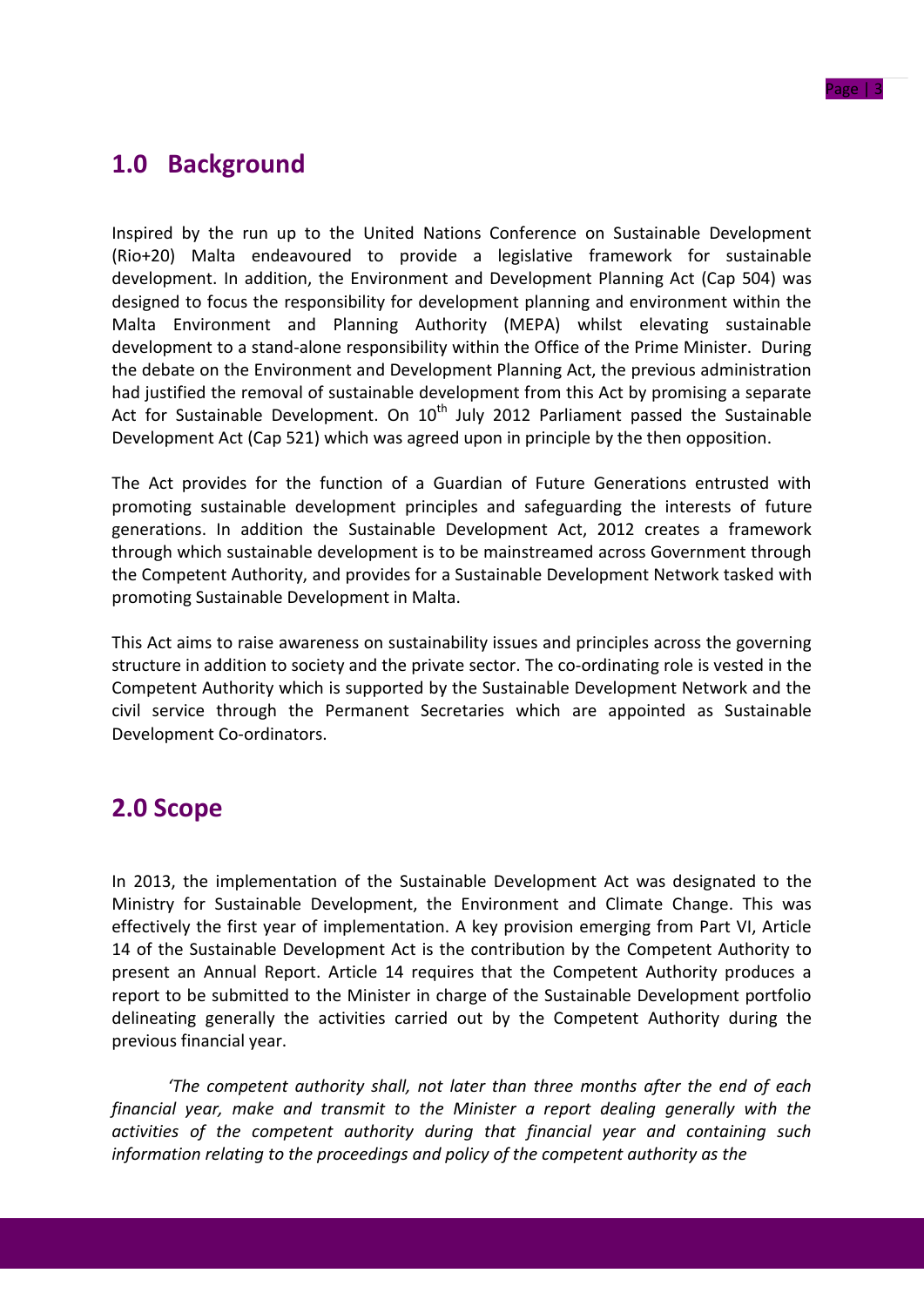*Minister may from time to time require. The Minister shall cause a copy of any such report to be laid on the Table of the House and a debate held thereon as soon as practicable.'*

This report presents an overview of the activities carried out during the first effective year of implementation.

## **3.0 Setting up the Structures**

The initial step was to ensure that operative mechanisms were in place, namely the Competent Authority, the Guardian of Future Generations, the Sustainable Development Network, together with the necessary administrative and secretarial assistance.

The Minister for Sustainable Development, the Environment and Climate Change, Hon. Leo Brincat met the newly appointed Guardian of Future Generations and the Sustainable Development Network on 10<sup>th</sup> July2013.

Both the Guardian of Future Generations and the Sustainable Development Network believed in capitalising their synergistic efforts and have so far scheduled various joint meetings.

#### 3.1 Competent Authority

The Prime Minister has designated the Ministry for Sustainable Development, the Environment and Climate Change (MSDEC) as Competent Authority through a notice in the Government Gazzette on the 4<sup>th</sup> of June, 2013

The Competent Authority's obligation in accordance to Article 5 and 6 of the said Act is to provide the fabric required to maintain the dissemination, collation of information, the Implementation and permeation of sustainable development across all governing entities. It entails realising the revision and implementation of the sustainable development strategy and developing related indicators whilst making sure that other entities' strategies and plans are in line with sustainability objectives as well as identifying trends and carry out audits to evaluate sustainable development integration within government policy. The Competent Authority is also required to 'encourage and stimulate good practices' with respect to the utilisation of resources and work closely at local level with different stakeholders.

The Competent Authority also has the faculty of issuing recommendations at various governing levels as well as triggering amongst others, training, projects, initiatives and has the capacity of 'requesting information from the public administration'.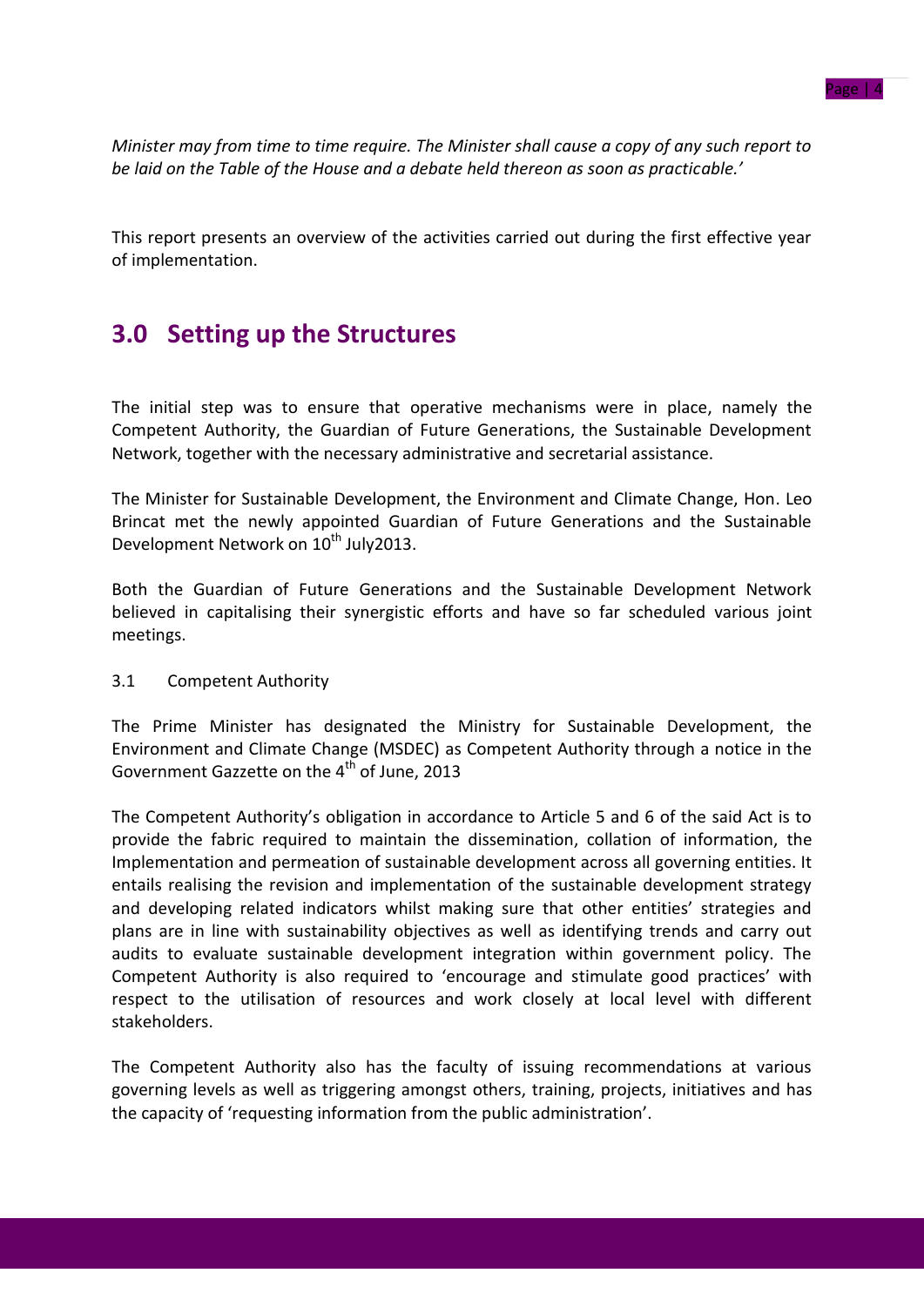The duties of the Competent Authority were centralised within the Office of the Permanent Secretary, MSDEC and is led by the Chief Officer Strategy, Ms. Michelle Borg, with a view to develop a dedicated structure within MSDEC.

The structure aims at providing the necessary components to facilitate sustainable development implementation across the board, particularly given the collective impetus each Ministry needs to make to ascertain the achievements of common objectives.

The main task performed by the Competent Authority during this year was to gradually build the communication channels between the different structures established under the Act, namely the Guardian of Future Generations, the Sustainable Development Network, the fourteen Ministry Sustainable Development Focal Points. Investing in this task at an early stage is envisaged to provide the basis on which the purpose of the Act is to be achieved. The work plan for 2014 was also developed, with a priority to revisit the Draft National Strategy for Sustainable Development 2007-2016 with a view to formulate a functional document that provides a vision and direction on the implementation of sustainable development as a dynamic process given the evolution in policy development and numerous plans that have been adopted since the preparation of the existing Strategy.

#### 3.2 Guardian of Future Generations

The Guardian of Future Generations was re-appointed following the change in administration in March and is chaired by Mr Michael Zammit Cutajar, with Mr Michael C. Bonello, Ms Simone Mizzi and Dr Roberta Lepre as members.

The roles of the Guardian of Future Generations are wide-ranging but are delineated by Article 8 (3). The Guardian of Future Generation's mandate is to advocate sustainable development across policy and government entities and safeguarding future generations through the promotion of sustainable development principles. The latter can also be attained through its capacity of developing a scientific research network and developing audits within different sectors. Furthermore it has the possibility of 'permeating the sustainable development concepts within the private sector' and encourages nongovernmental organisations' participation in sustainable development advancement.

The Permanent Secretary responsible for Sustainable Development, the Head of the Competent Authority and the Office of the Prime Minister's representative, sit on the Guardian of Future Generations as observers.

#### 3.3 Sustainable Development Network

The Sustainable Development Network is chaired by Mr Alfred Quintano, whilst Mr Mark Causon, Mr Joshua Zammit and Mr Marco Cremona were appointed as members of the said body. Ms Michelle Borg was appointed as vice-chairperson, whilst in accordance with the Act the Permanent Secretaries representing the three pillars of sustainable development are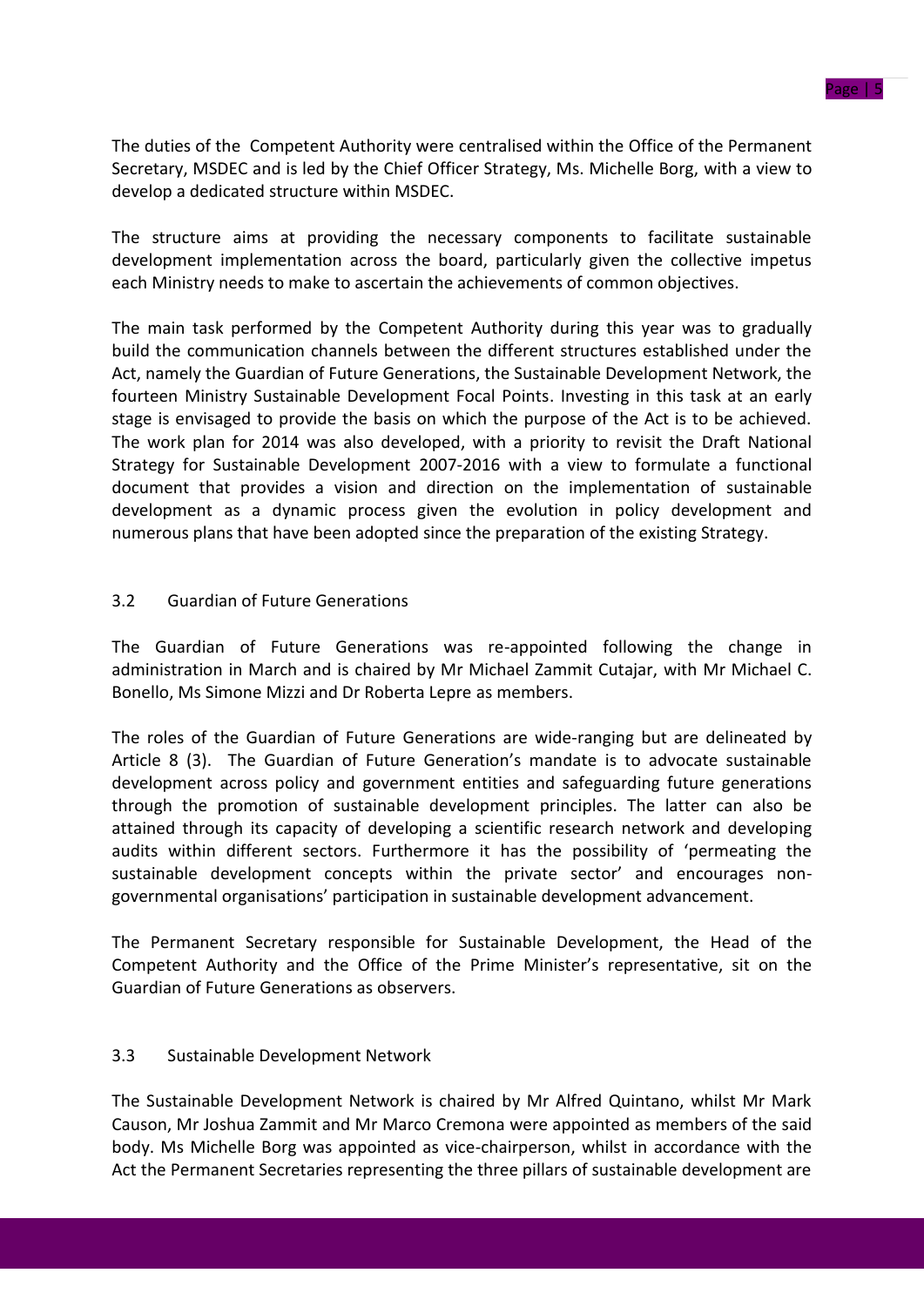Page | 6

also part of the network. These include Mr Joseph F Caruana, Permanent Secretary MSDEC, Ms Pauline Mamo, Permanent Secretary Ministry for the Economy, Investment and Small Business and Mr Mark Musu, Permanent Secretary Ministry For The Family and Social Solidarity. The representative of the Office of the Prime Minister, Ms Claudine Sciberras is a member.

The Sustainable Development Network is entrusted with promoting sustainable development in Malta. The Network's function is to encourage sustainable development knowledge and practices widely. Its composition lends it the potential to act as catalyst to integrate sustainable development concepts with governance aspects in the civil service.

### 3.4 The Role of the Civil Service

The Public Administration plays a very important aspect in the context of the Sustainable Development Act. The Competent Authority on its own is not enough to ensure the integration of sustainability principles into policy making and implementation.

### *3.4.1 Sustainable Development Coordinators*

The Sustainable Development Coordinators are the Permanent Secretaries in every Ministry. The Sustainable Development Coordinators are key nodes to the implementation of sustainability objectives across their Ministries together with the help of the Sustainable Development Focal Points. The Coordinators are obliged to provide 'the competent authority with any input it may require in fulfilment of its functions.'

### *3.4.2 Sustainable Development Focal Points*

The Sustainable Development Focal Points are the Directors or Heads of Ministries and government entities. The position of the Focal Points is determined by Article 7(3). The Focal Points assist the Sustainable Development Coordinators in ensuring that sustainable development is being mainstreamed accordingly and in line with the sustainable development strategy. They also assist the Sustainable Development Coordinators in developing their Ministry's position in line with what is requested by the Sustainable Development Competent Authority. The role of the Focal Points together with the Coordinators is essential in informing the Competent Authority of the realities, efforts and difficulties encountered on a daily basis in their line of duty when attempts are made to mainstream sustainable development principles.

Every government entity, department and agency has appointed a Sustainable Development Focal Point and nominations were submitted to the Competent Authority.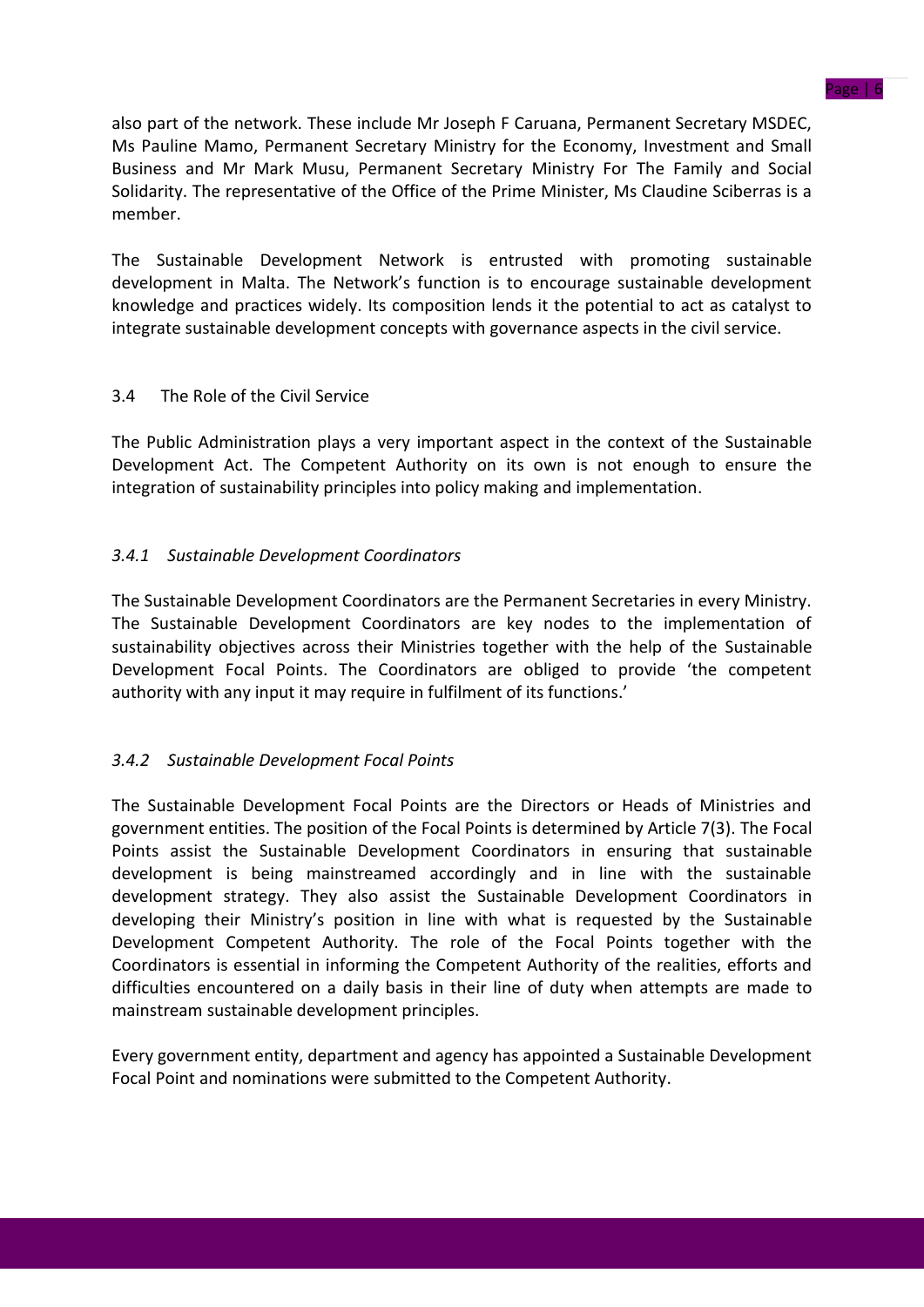

## **4.0 Initiatives**

A number of initiatives have taken place during 2013 that contributed towards momentum build-up in the implementation of the Sustainable Development Act.

The Guardian of Future Generations and the Sustainable Development Network held joint meetings twice during the course of 2013. The joint meetings were aimed to define clearly the role and tasks of both bodies. The bodies commenced discussions on the establishment of their work plan and the symbiotic elements which would be valuable to both.

The Guardian of Future Generations and the Sustainable Development Network met Hon. Ian Borg Parliamentary Secretary within the Ministry for European Affairs and the Implementation of the Electoral Manifesto on the  $4<sup>th</sup>$  of September. Hon. Borg gave a presentation on the EU Presidency 2017 and EU Funds. The scope of the meeting was to inform both bodies regarding the EU funding priorities for 2014-2020.

The Network Chair and Mr Marco Cremona also met with Malta Council for Science and Technology officers on the  $9<sup>th</sup>$  October 2013 in order to have a better understanding with regards the National Research and Innovation Strategy 2020 which was then submitted for public consultation. Feedback by Mr Quintano and Mr Cremona was also submitted on behalf of the Sustainable Development Network.

A meeting chaired by the Hon. Leo Brincat, Minister for Sustainable Development, the Environment and Climate Change was held with the 14 Ministry Focal Points on Wednesday 11<sup>th</sup> December 2013. The scope was to introduce the Sustainable Development Act, and kick start communication channels with the Sustainable Development Focal Points in view of tasks ahead. The two presentations delivered focused on the draft National Strategy for Sustainable Development: one on the historical context influencing its preparation and the second providing an overview of the SWOT analysis carried out by SD Network. The Sustainable Development Focal Points actively participated during the meeting and are currently providing feedback on the administrative setup and work of their respective ministry with regards policy development and the mainstreaming of sustainable development.

This meeting provided the right platform for all the Sustainable Development Focal Points and the Competent Authority to come together, better grasp the context of the sustainable development issue and exchange initial views both on the nature of the work expected as well as on the concepts to be used.